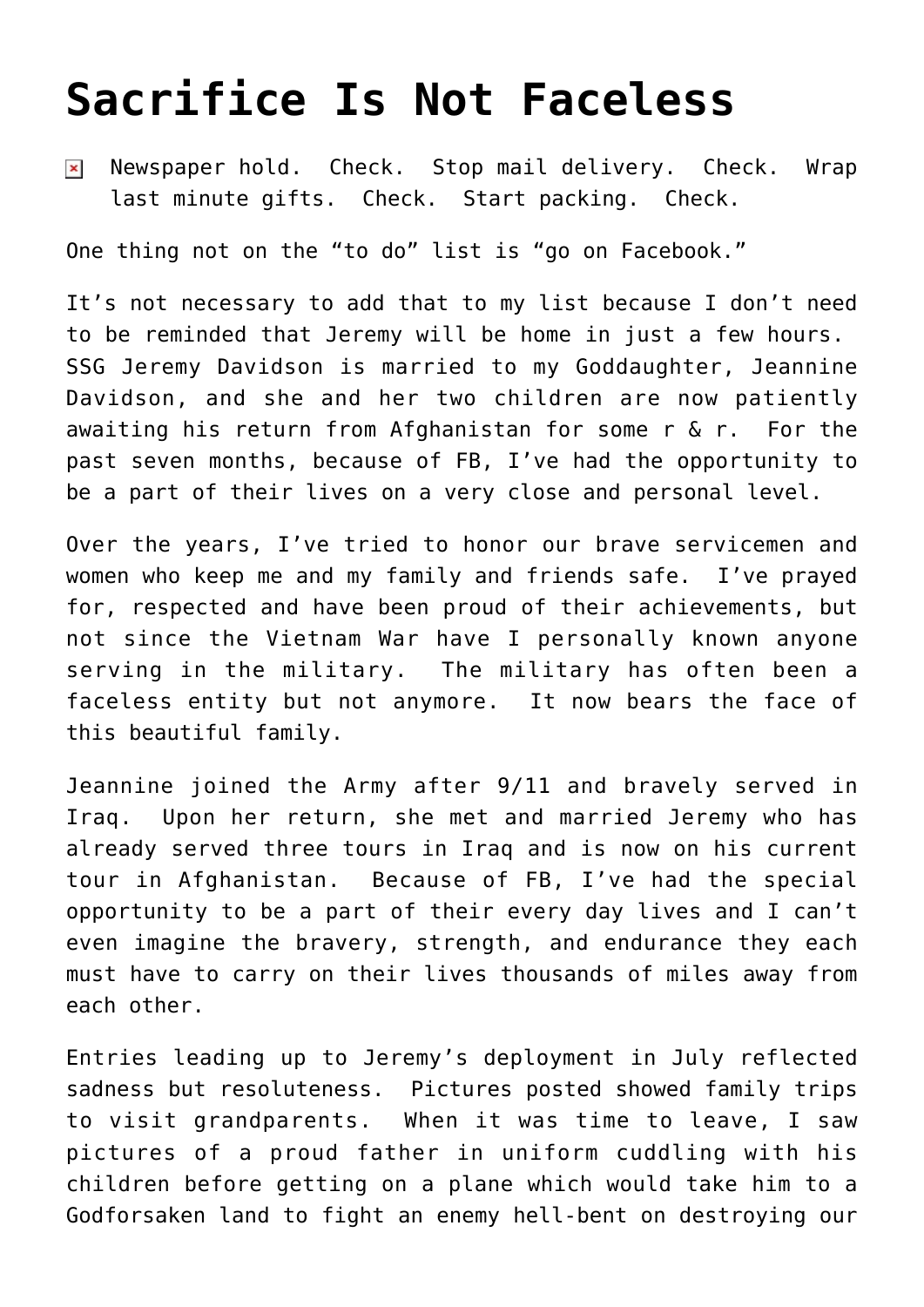way of life. I read updates about his arrival in Afghanistan but never knew exactly where he was because of security concerns.

Back home, I read about Jeannine's daily life, getting the children up in the morning, getting her hair cut, going to the gym, taking the children to their activities, making dinners, and a thousand other things every Mom does for her children but whose husband is thousands of miles away for over six months. Never once did she complain nor did she express any fear although, I'm sure, in the middle of the night, in those darkest hours alone, she no doubt said an extra prayer for her husband to remain safe.

I read heartwarming messages from parents, relatives and friends, always sending their prayers and good thoughts and lots of "Likes." I don't have children but would've been very proud if a son or daughter of mine chose to serve in the military, but I also can't imagine the day-to-day angst a parent must feel knowing their child is constantly in harm's way.

Shared stories amongst Army wives whose husbands were either already there or leaving soon went back and forth across the pages of FB. The support these wives give to each other is remarkable.

I saw photos posted by Jeremy and his buddies of their life in Afghanistan. Each and every one of us would've demanded and expected better living conditions in America's campgrounds. Yet, under these deplorable conditions, never once did I read a comment from Jeremy or any of his guys amounting to a moan or groan. Their discipline and determination are beyond exceptional.

The best entries were always when Jeannine received a call from Jeremy in the middle of the night. Even if awakened, she was always thrilled to see him on Skype and her excitement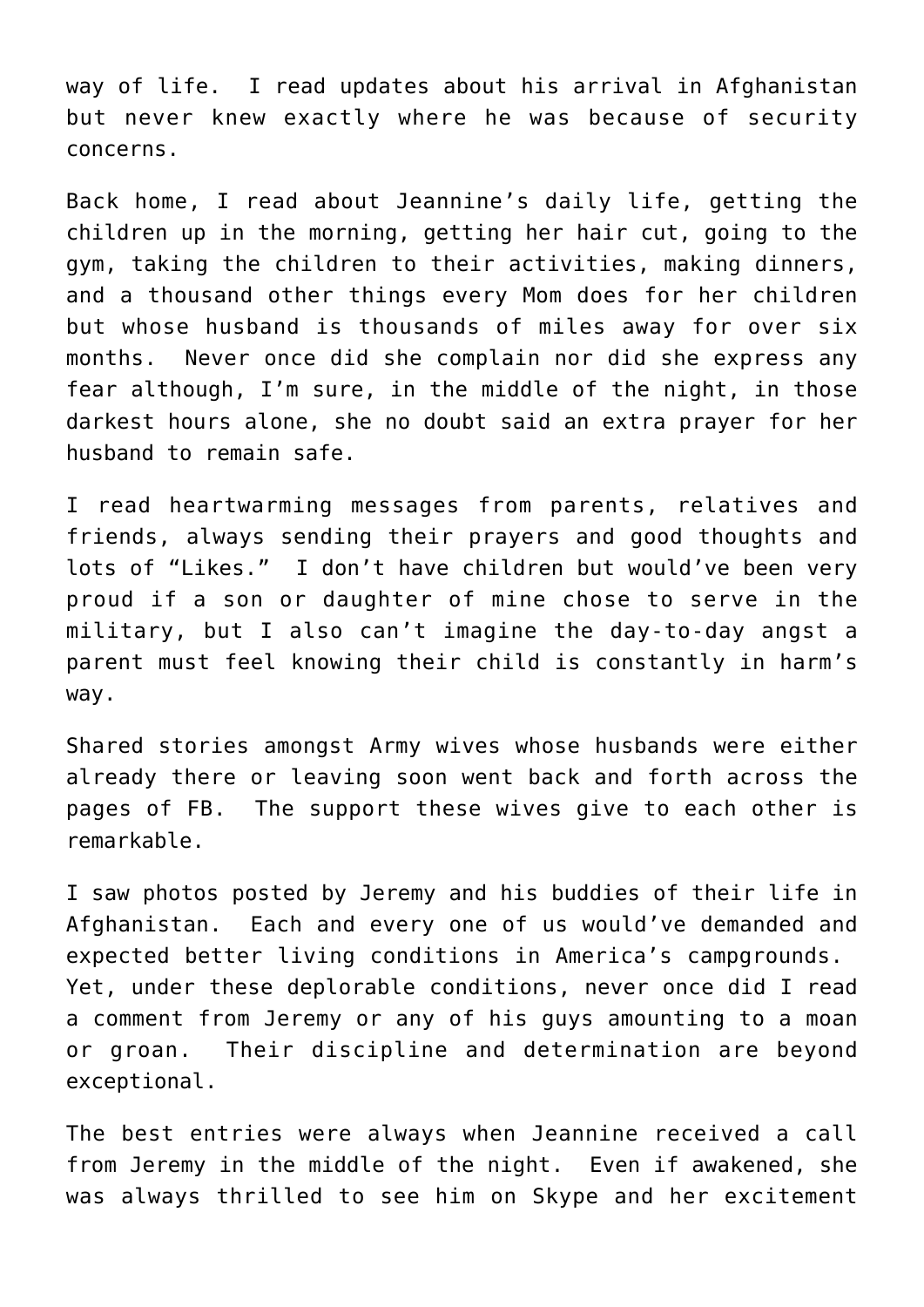could be heard through the internet. It was always very precious when their children were awake when he called and they could see and talk with their Daddy.

I read the missives between husband and wife, shared with us all on FB, and the deep love and respect each has for one another is clearly apparent. Jeannine, having been in Iraq herself, knows the dangers Jeremy faces on a day-to-day basis and it's obvious she provides him with the assurance she's taking care of the home front while he's doing his job in Afghanistan.

Messages from other Army buddies letting Jeremy know they're on their way to "'stan" must strengthen the brotherhood amongst these guys. Their good-natured humor has to lighten the heavy psychological loads each is carrying.

We never knew exactly where Jeremy was stationed but we knew that he was away from his base for several days at a time because when he returned he'd always enjoy a long shower and relished his much-needed sleep.

We knew he'd be back in December for r & r but the real countdown began a few days ago. We knew Jeremy left wherever he was for Kandahar. Afterwards, he flew to Kuwait and he posted that, unlike on previous tours, he was processed very quickly. It was on to Shannon, Ireland, and we were happy to learn he slept very well on the plane. He's now in Dallas waiting for a flight home but, because everything's fully booked, he may not get back until tonight but he's happy to be on American soil.

I'm sure this story is replicated thousands of times for every military family. But over the past seven months, I've experienced something truly special. For me, our military men and women in faraway places and their families here at home have become very real to me thanks to Jeremy and Jeannine.

Jeremy is fortunate to be coming home to spend Christmas with